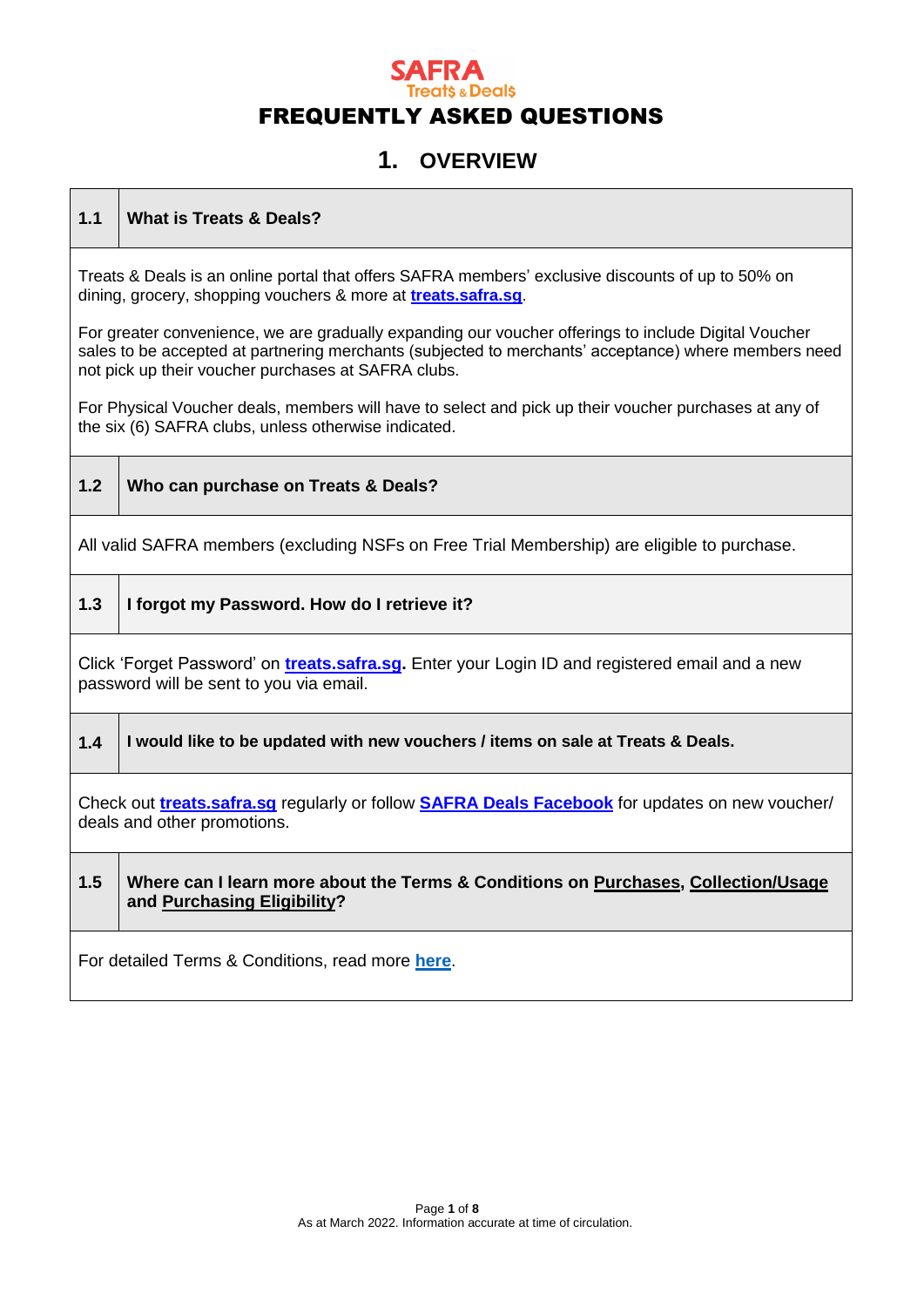### **2. PURCHASES**

**2.1 How do I purchase on Treats & Deals?**

Login with your mySAFRA account username and password at **[treats.safra.sg](https://treats.safra.sg/)**. Don't have a mySAFRA account? Sign up **[here](https://m.safra.sg/)**.

Refer to the **[Buying Guide](https://tnd-pdf-uploads.s3-ap-southeast-1.amazonaws.com/TreatsNDealsBuyingGuide_PROD.pdf?AWSAccessKeyId=AKIAIFWYSOQ5HJWQ2HJQ&Expires=1967427879&Signature=eQQ2bATC73elKfWYZOZcFwaonII%3D)** on how to make a purchase at **[treats.safra.sg](https://treats.safra.sg/)**.

#### **2.2 How do I tell if it is a Physical or Digital voucher sale?**

Deals that offer Digital vouchers are clearly indicated in the header and once you click into the deal, you will also be able to see the description and terms & conditions clearly stating the voucher type. Additionally, there is no option for the user to select a clubhouse.

**2.3 I saw a few voucher/item deals with 2 different selling prices indicated. How do I know which is applicable to me?**

Upon login to **[treats.safra.sg](https://treats.safra.sg/)**, we will accord the voucher/item deal price accordingly to your membership type.

SAFRA member rate applies to all SAFRA members.

SAFRA MovieMax member rate applies to SAFRA members who have joined MovieMax Interest Group (2-year membership at \$30; more details **[here](https://www.safra.sg/interest-groups/moviemax)**).

SAFRA Bitez member rate applies to SAFRA members who have joined Bitez Interest Group (2-year membership at \$30; more details **[here](https://www.safra.sg/interest-groups/bitez)**).

#### **2.4 I accidentally purchased the wrong vouchers/items or misplaced/damaged my Physical/Digital Voucher/Event-related deals. Can I get a refund or exchange?**

No, you cannot. Unfortunately, all vouchers/items (Physical/Digital/Event-related deals) sold are nonrefundable, non-exchangeable, non-transferrable, and cannot be cancelled, replaced or re-issued if lost, defaced, damaged, expired and/or voided.

Review your Shopping Cart thoroughly before making payment.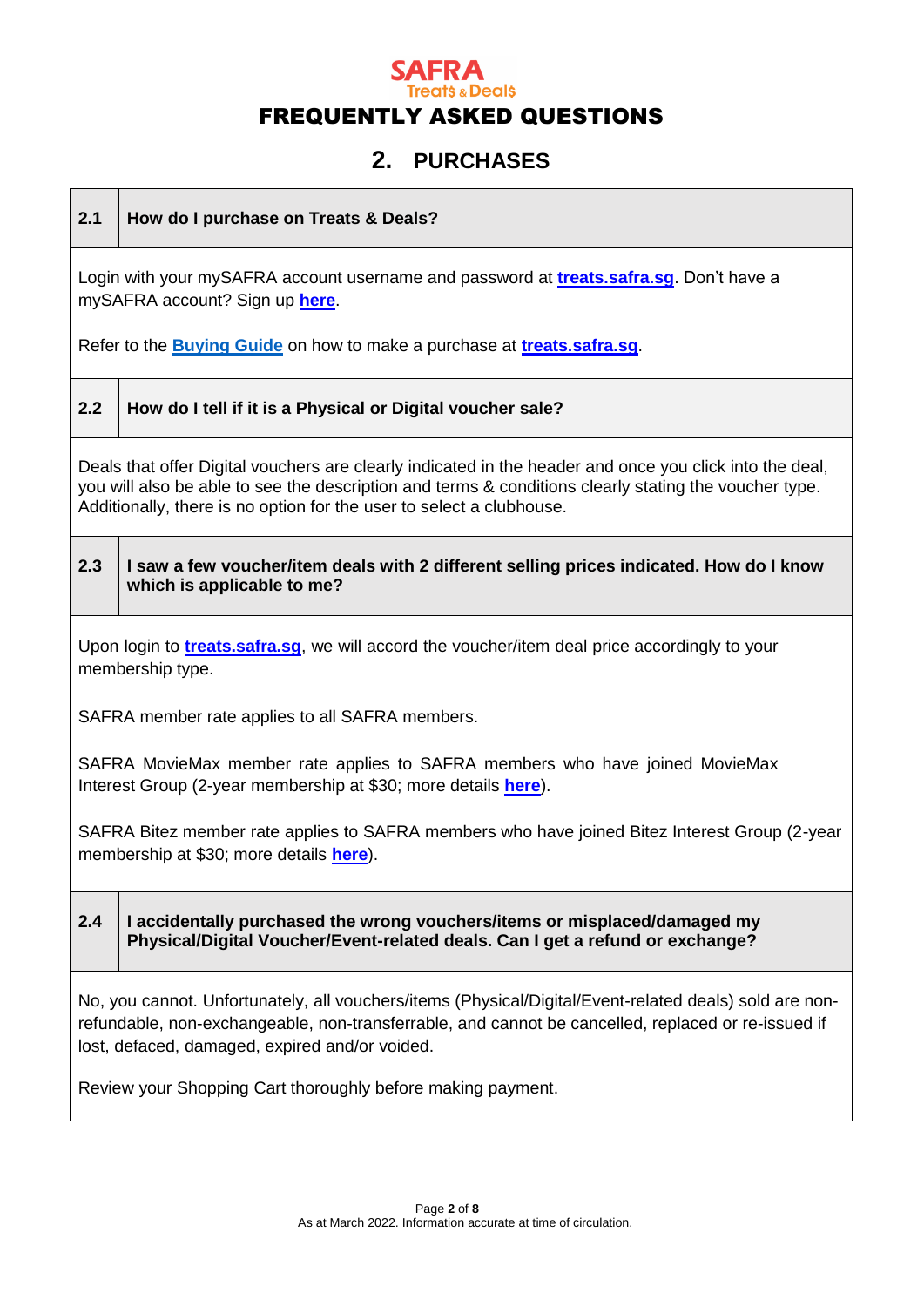### **Deals** FREQUENTLY ASKED QUESTIONS

| 2.5 | I have made payment successfully but why is it that I did not receive any receipt in my |
|-----|-----------------------------------------------------------------------------------------|
|     | email.                                                                                  |

Other than the Inbox folder, check your Junk or Spam mail folder as your email security setting may have classified the email receipt in either the Junk or Spam folder. Add this email [admintnd@safra.sg](mailto:admintnd@safra.sg) to your list of safe senders to ensure that the email receipt arrives at your Inbox instead.

Alternatively, you may login to **[treats.safra.sg](https://treats.safra.sg/)** and retrieve a copy of your receipt under 'Order History'.

Should you still encounter issues, do email us at **[mbactivity@safra.sg](mailto:mbactivity@safra.sg)**. Kindly allow three (3) to five (5) working days for us to get back to you.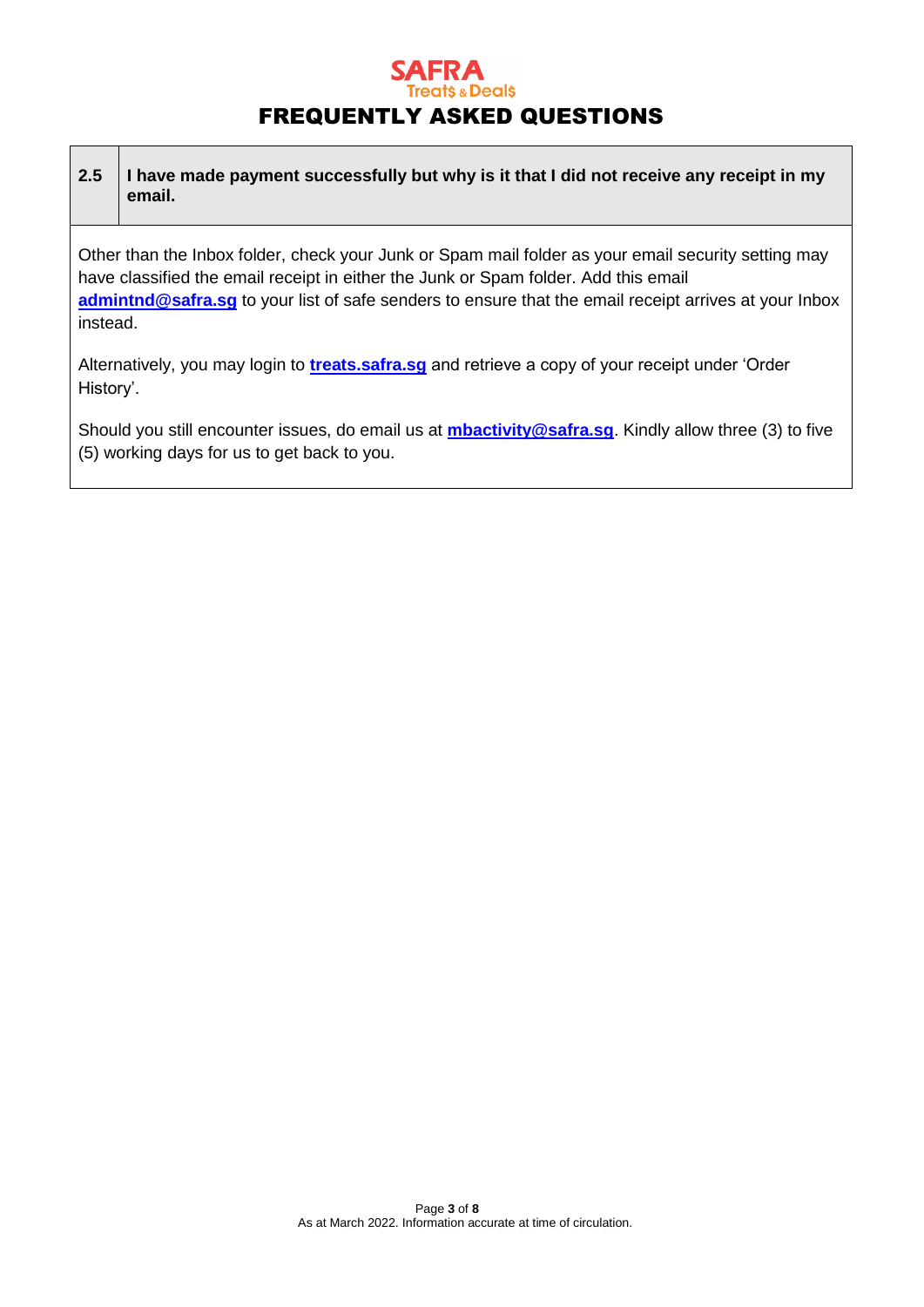### **3. COLLECTION (PHYSICAL VOUCHER DEALS ONLY)**

#### **3.1 What do I need to bring along to collect my Physical Voucher/item purchases?**

All Physical Voucher purchases must be collected in person within 15 days from (Date of Purchase)\*, as per the stipulated Terms & Conditions. Proceed to the Customer Service counter of your selected SAFRA Club from 9am to 9pm daily (except on the Eve of,  $1<sup>st</sup>$  and  $2<sup>nd</sup>$  day of Chinese New Year).

You are required to present your SAFRA Physical Card or eCard/SAFRA DBS Card and/or photo ID in person to facilitate collection of your purchase. Rest assured that the photo ID is only required for sighting and verification purposes.

*\*An administrative fee of \$5 will be levied for late collection (after 15 days from Date of Purchase). An additional \$5 administrative fee will be charged for any subsequent change of 'Location' for collection of vouchers upon request.* 

**How do we count 15 days from Date of Purchase?**

Date of Purchase: Friday, 10 May 2020 Collect by: Saturday, 25 May 2020

### **3.2 Why am I required to sign an acknowledgment form at point of collection at the Club?**

Your acknowledgment is required as it ensures that you have checked the following:

- Physical Vouchers/items are correctly issued in good condition.
- Physical Voucher/item's expiry date is stamped on the voucher/item and you acknowledge that strictly no extension and/or non-transferrable, and cannot be cancelled, replaced or reissued if lost, defaced, damaged, expired and/or voided.

#### **3.3 I am unable to personally collect the vouchers/items; can I arrange for someone to collect on my behalf?**

Yes, you can. Members will receive 2 follow-up email reminders from the Date of Purchase. You can arrange for a proxy/authorised personnel will need to present the following documents during collection:

- A clear visual of your photo ID for sighting
- A clear visual of your valid SAFRA Card
- Clear print-out or visual of receipt of the purchase
- Proxy/authorised personnel's original photo ID for sighting
- A signed copy of Letter of Authorisation that will be retained for tallying purpose (download [here\)](https://treats.safra.sg/getfile.aspx?file=loa).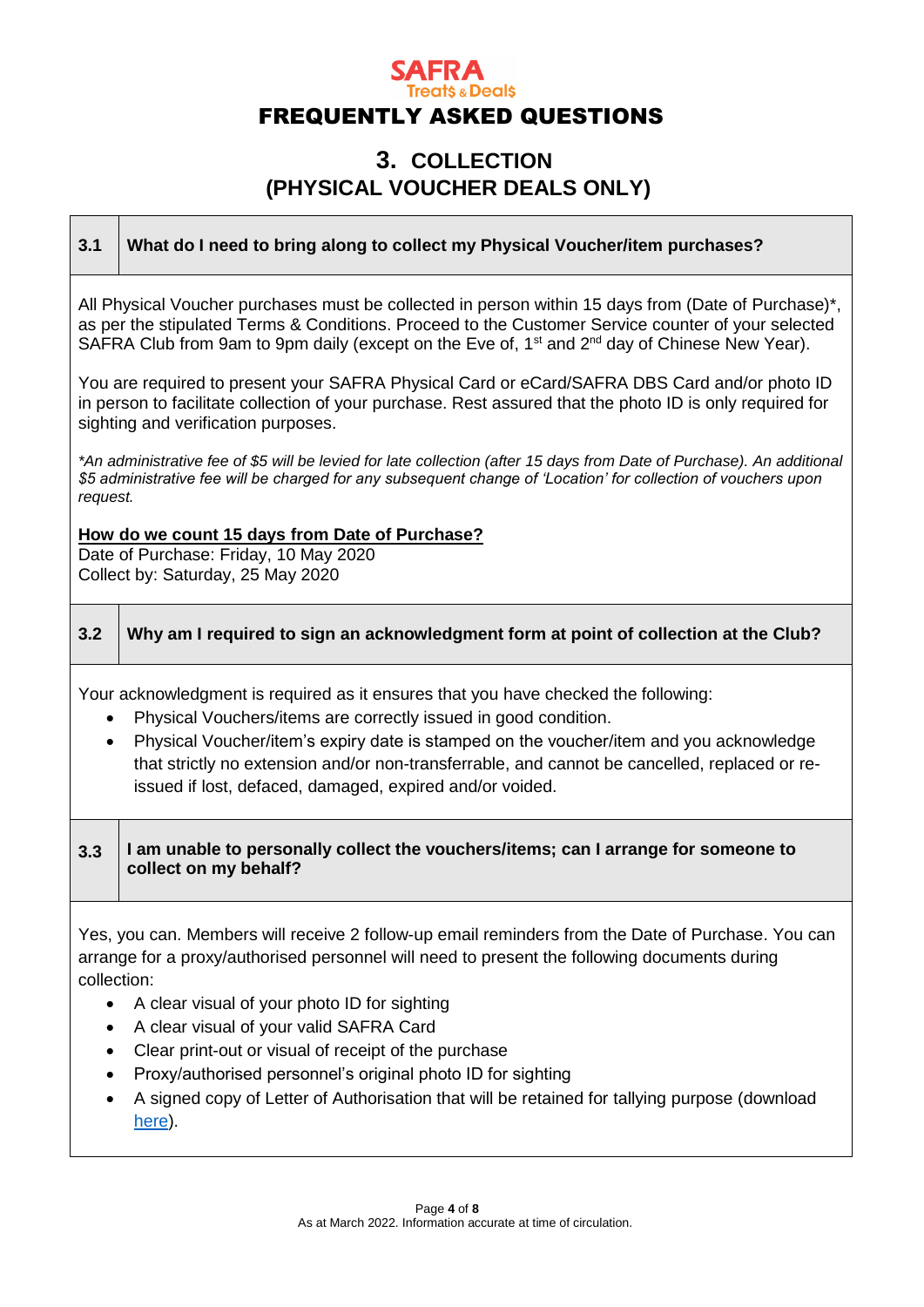#### **3.4 I wish to collect physical vouchers on behalf of my Child Dependent Member, do I need to present the Letter of Authorisation?**

No, you do not need. Inform our Customer Service colleagues that you are the parent of the child. You will also be required to present the following for sighting verification purpose:

- Your Membership Card or photo ID
- Your Child Dependent's Membership Card

#### **3.5 I wish to collect physical vouchers for my Spouse, do I need to present the Letter of Authorisation? What other documents do I need to bring along?**

Yes, you need to. For details, follow Pt 3.3.

#### **3.6 What happens if I collect my Physical Voucher purchase after fifteen (15) days from Date of Purchase? Can I still collect?**

Yes, you can collect. Additionally, an administrative fee of \$5 will be levied for late collection. This \$5 administrative fee will be collected during collection of your physical vouchers/items at the Club's Customer Service counters.

Note that members will receive 2 follow-up email reminders from the Date of Purchase. We strongly encourage you to pick up your vouchers/items or arrange for a proxy/authorised personnel within 15 days from Date of Purchase to avoid vouchers/items from expiring (See Pt 3.3 for details).

#### **How do we count 15 days from Date of Purchase?**

Date of Purchase: Friday, 10 May 2020 Collect by: Saturday, 25 May 2020

#### **3.7 I am unable to collect within fifteen (15) days from Date of Purchase. What should I do?**

There is an administrative fee of \$5 per voucher/item for late collection. Note that members will receive 2 follow-up email reminders from the Date of Purchase. We understand that you may not be able to do so due to unforeseen circumstances, as such, we strongly encourage you to:

- 1) Arrange for a proxy/an authorised personnel to collect on your behalf (See Pt 3.3 for details).
- 2) Email us at **[mbactivity@safra.sg](mailto:mbactivity@safra.sg)** to seek a one-time extension of collection (subject to SAFRA's review).

Kindly allow three (3) to five (5) working days for us to get back to you. All requests are subject to approval and final decision is at SAFRA's discretion.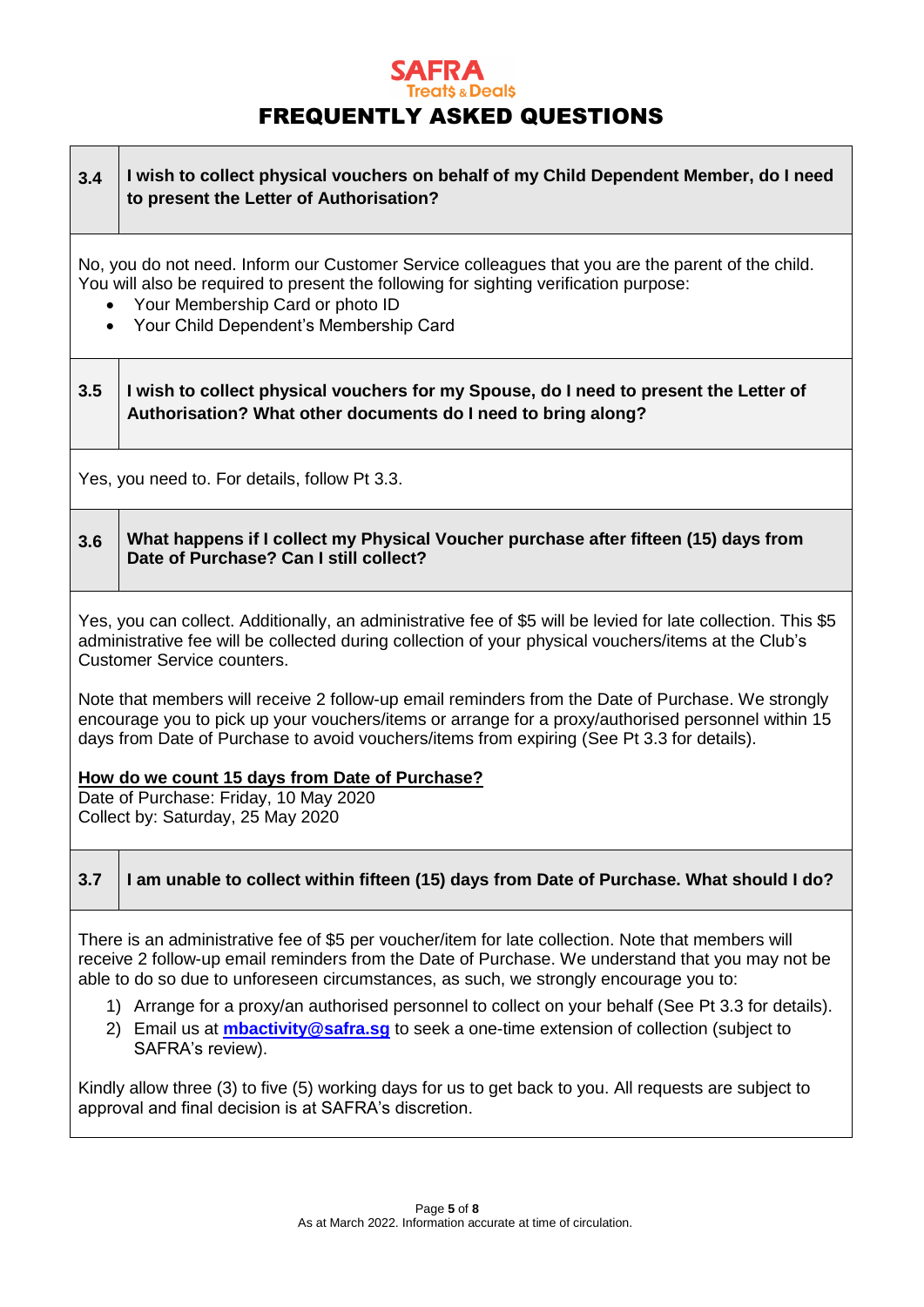# **SAFRA**<br> **FREQUENTLY ASKED QUESTIONS**

| 3.8                                                                                                                                                                                                                                                                                                                                                                                                                                                   | I selected the wrong 'Location' to collect my Physical vouchers/items purchased. What<br>should I do? |
|-------------------------------------------------------------------------------------------------------------------------------------------------------------------------------------------------------------------------------------------------------------------------------------------------------------------------------------------------------------------------------------------------------------------------------------------------------|-------------------------------------------------------------------------------------------------------|
| The 'Location' cannot be amended once a purchase has been completed.<br>An additional \$5 administrative fee will be levied for any change of 'Location' for the collection of<br>respective Physical Voucher purchase. We will require five (5) to seven (7) working days to process<br>the transfer. For further queries, do email us at <b>mbactivity@safra.sg</b> . Kindly allow three (3) to five<br>(5) working days for us to get back to you. |                                                                                                       |
| 3.9                                                                                                                                                                                                                                                                                                                                                                                                                                                   | I purchased tickets to an event, do I need to collect the tickets?                                    |
| No prior collection of event tickets is required, unless otherwise stated. Should there be a need to<br>collect physical event tickets at any SAFRA clubs, SAFRA will inform you in advance via email with<br>details.                                                                                                                                                                                                                                |                                                                                                       |
| For further queries, do email us at <b>mbactivity@safra.sg.</b> Kindly allow three (3) to five (5) working<br>days for us to get back to you.                                                                                                                                                                                                                                                                                                         |                                                                                                       |
| 3.10                                                                                                                                                                                                                                                                                                                                                                                                                                                  | I purchased tickets to an event, what do I need to bring on event day?                                |
| You are required to present your SAFRA Physical Card or eCard/SAFRA DBS Card and/or photo ID<br>in person for onsite event registration purposes. Rest assured that the photo ID is only required for<br>sighting and verification purposes.                                                                                                                                                                                                          |                                                                                                       |
| For event updates, SAFRA will inform you in advance via email.                                                                                                                                                                                                                                                                                                                                                                                        |                                                                                                       |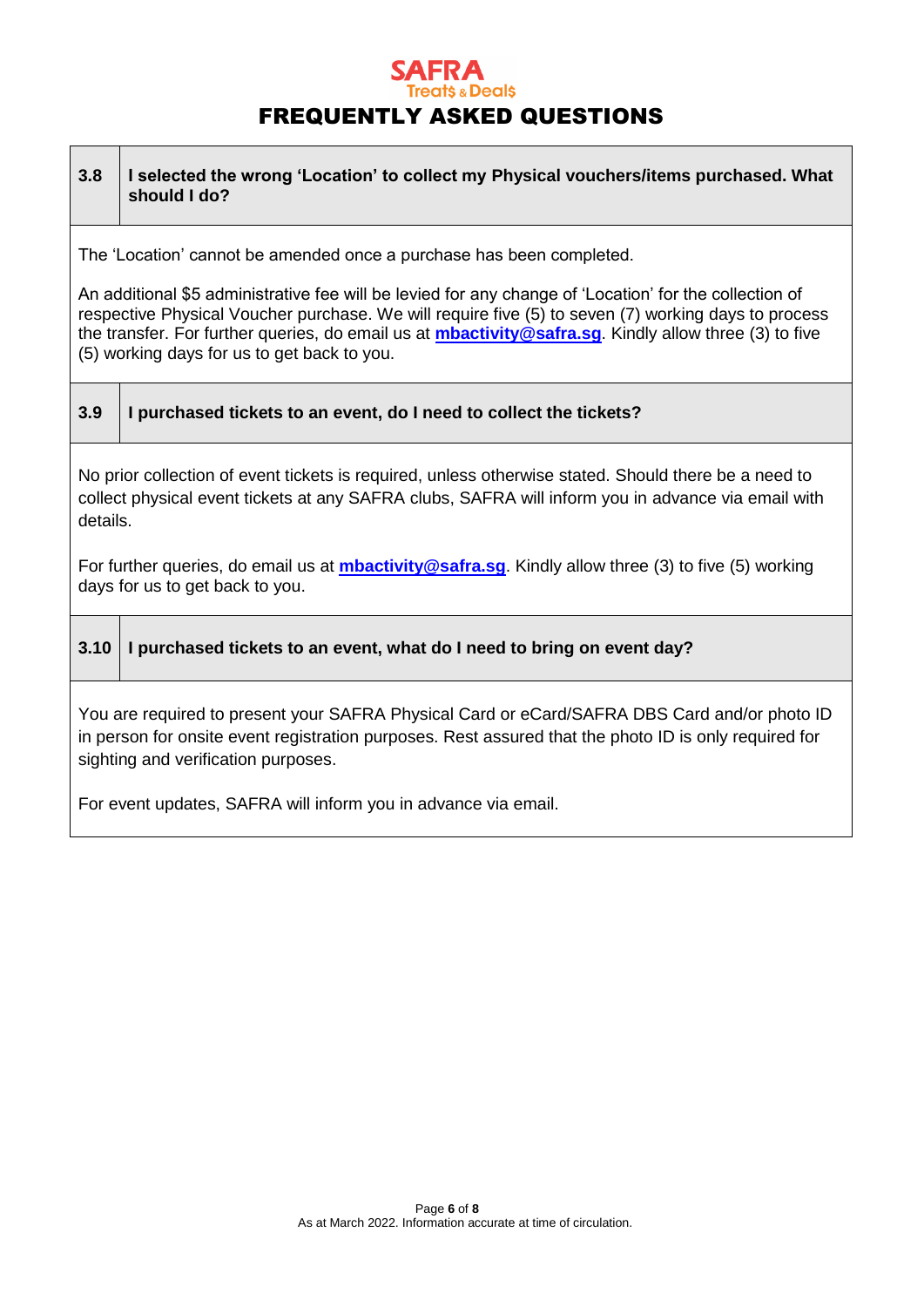### **4. USAGE**

**4.1 How do I go about using Digital Vouchers that I bought?**

You will receive the transaction receipt and Digital Voucher(s) via a PDF attachment sent to your email entered at the point of checkout.

Brick & mortar store: Simply present the vouchers via your smart device when using.

Online store: Enter the code at the point of check out.

Important notes:

- 1. Each Physical or Digital Voucher is valid for a single transaction and must be presented prior to ordering/check-out on partnering merchants' platforms (brick and mortar or online).
- 2. Any unused amount from the transaction will be forfeited. Once sold, SAFRA and/or the merchant will not be responsible for any unutilised or partially utilised Physical and Digital Vouchers.
- **4.2 My voucher (Physical/Digital) was rejected. What should I do?** Do contact us at **[mbactivity@safra.sg](mailto:mbactivity@safra.sg)**. Kindly allow three (3) to five (5) working days for us to get back to you. **4.3 I bought a Digital Voucher deal but I accidentally deleted the email containing the Digital Voucher PDF attachment. What should I do?**  There are 2 ways in which you can retrieve the email and/or Digital Voucher PDF attachment: 1) Check your 'Deleted' folder in your mailbox. 2) Log in to Treats & Deals portal, go to your 'Order History' on the top left hand corner, select the
	- transaction and click the 'View' button. The urls to the Digital Vouchers PDF attachment can be found within the top half of the page.

Alternatively, refer to the **[Buying Guide](https://tnd-pdf-uploads.s3-ap-southeast-1.amazonaws.com/TreatsNDealsBuyingGuide_PROD.pdf?AWSAccessKeyId=AKIAIFWYSOQ5HJWQ2HJQ&Expires=1967427879&Signature=eQQ2bATC73elKfWYZOZcFwaonII%3D)** on where to find your Digital Vouchers.